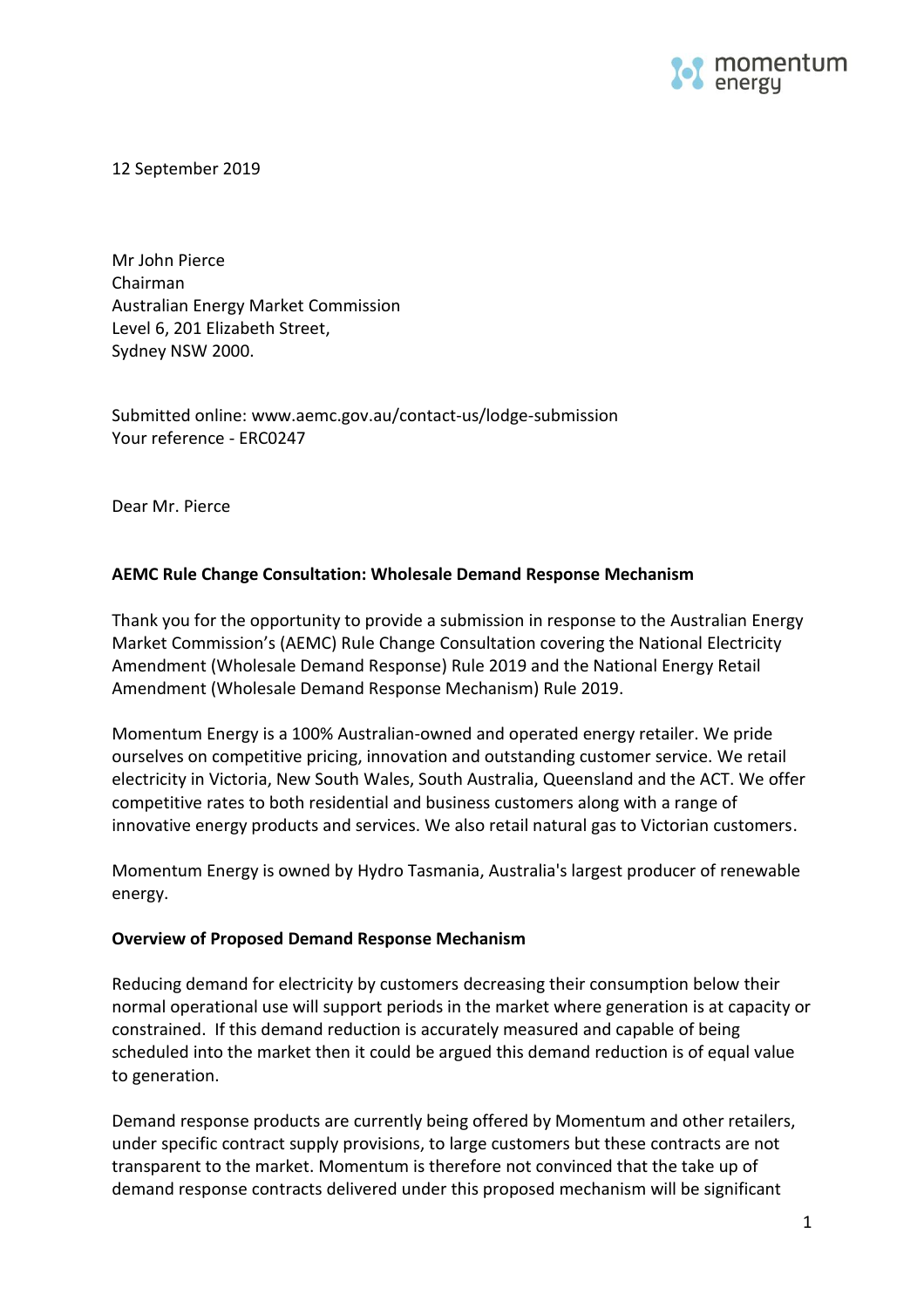

and therefore we support the general approach taken by the AEMC in this draft rule change to:

- Restrict the initial application of this demand response mechanism to large customers;
- Select a solution that allows retailers to continue to bill their customers based on their actual consumption to minimise retail billing system changes; and
- $\bullet$  To seek a least cost approach<sup>1</sup> for this initial wholesale demand response mechanism.

We are supportive of the proposal to introduce a new market participant the Demand Response Service Provider (DRSP) to be the party responsible for offering and managing demand contracts with customers and the market. However we are concerned that the Draft Rules will expose retailers to additional risk that they are not suitably compensated for and risk that is not equally borne by the DRSP or any other party.

Both the Demand Response (DR) reimbursement rate and the baseline methodology suggested, under this draft rule change, present new unfair risks for retailers that if not suitably addressed will likely result in increased costs being recovered from either the customer participating in the DRM or smeared across all of the retailers' customers.

This potential cross subsidy, in the retail market, is not appropriate and should be avoided. Momentum is of the view that retailers should remain whole in the application of any demand response mechanism and that there should be no presumption that retailers should simply wear any additional risks to allow this interim DR mechanism to be implemented.

We also do not agree with the assumption, put forward at the first AEMC workshop to justify retailers' accommodating the DRM that any retail margin lost by retailers during the peak periods, when the DRM will operate, will result in increased consumption in the adjacent off peak periods where the DRM will not be called upon. We do not believe this will always be the case as some businesses may:

- Shift production to alternative plants;
- Implement peak demand process operational changes specific to the peak periods;
- Utilise onsite alternative generation plant during peak periods; or
- Simply forgo production in high price periods.

l <sup>1</sup>The DRM model proposed by PIAC, TEC and TAL would have resulted in higher costs being imposed on retailers.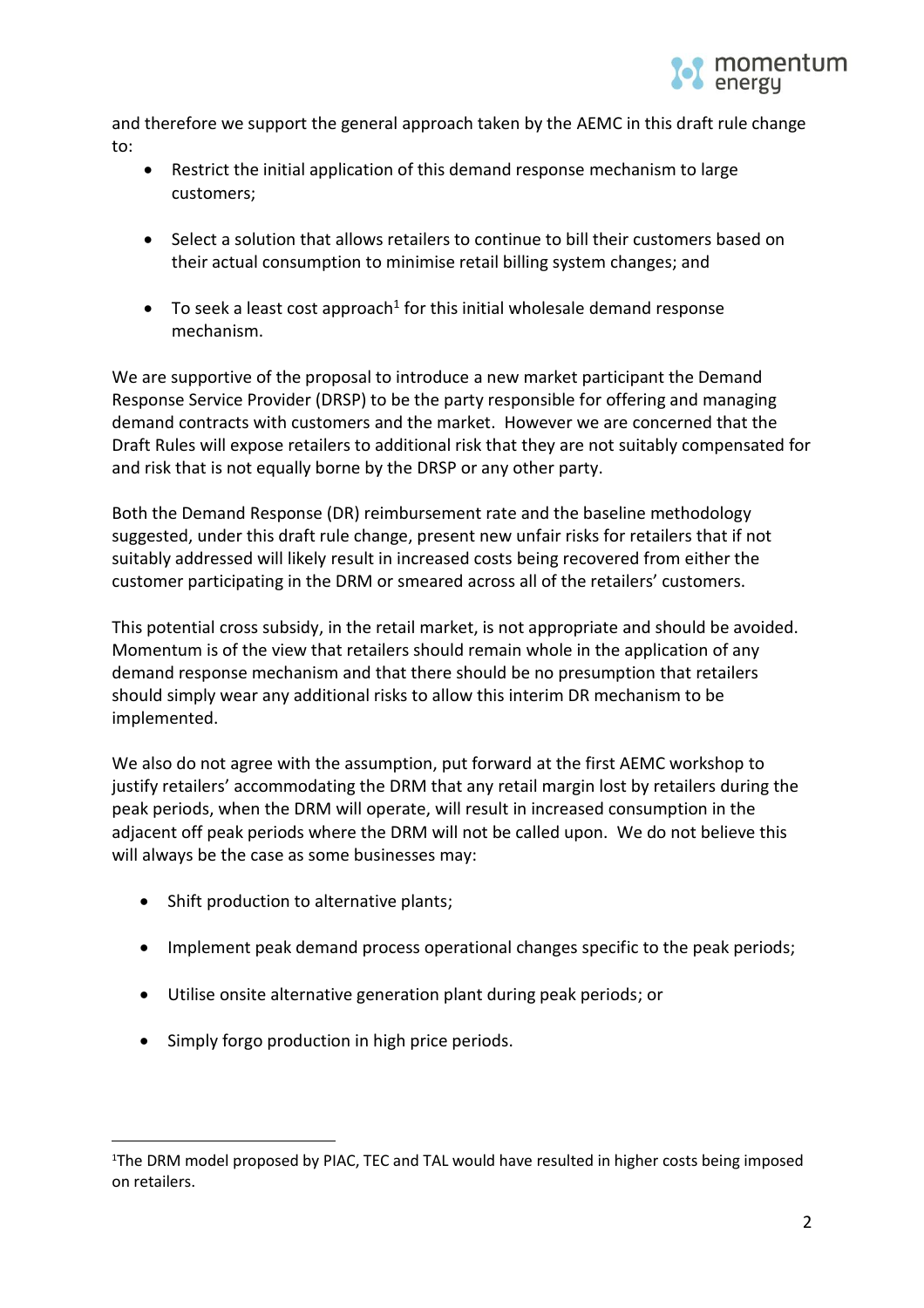

# Below - Slide presented by the AEMC Wholesale Demand Response Mechanism Draft Determination Workshop #1

If a customer provides demand response during peak periods and shifts that load to off-peak periods, the margin the retailer does not recover in the blue period will instead be recovered via increased consumption by the customer in the green periods.



### **DR provided Reimbursement Rate**

The AEMC has requested comment on the reimbursement rate or alternative methodologies. One option discussed would be for the reimbursement rate to be the customers' individual retail contract rate requiring the Australian Energy Market Operator (AEMO) to store and update this rate. If a DRSP was also a separate retailer this would create unacceptable confidentiality and competition concerns.

It has been proposed that the reimbursement rate be based on the average spot prices for the previous 12 months determined on a quarterly basis. Momentum is concerned that this method may not recover the cost associated with a rising market that is contemplating constraints or increased demand. It is likely that DR will be called upon during peak times and that retailers often purchase wholesale contracts over the short term to adjust to current conditions and customer portfolio changes. Therefore we suggest that it would be more appropriate to calculate the rate based on an independently determined forward curve of the wholesale market but this also needs to reflect the short term hedges that retailers also purchase and a retail risk margin. In order to comply with the National Energy Objective all of a retailer's costs must be recovered with any amendment to the rules.

To adhere to the National Energy Objective the AEMC must ensure that the risk of any under recovery for retailers is minimal. Retailers will undoubtedly manage any residual DRM risk by including additional customer contract terms. These additional terms may cause large customers to disengage from the DRM mechanism and result in even less uptake.

### **Baseline Determination**

The accuracy of the baseline determination will be critical for the success of this mechanism. It is disappointing that the AEMC has not provided any detail on the principles under which AEMO will be expected to assess the proposed baseline methodologies and the accuracy/bias parameters. The baselines determined will always be an estimate and hence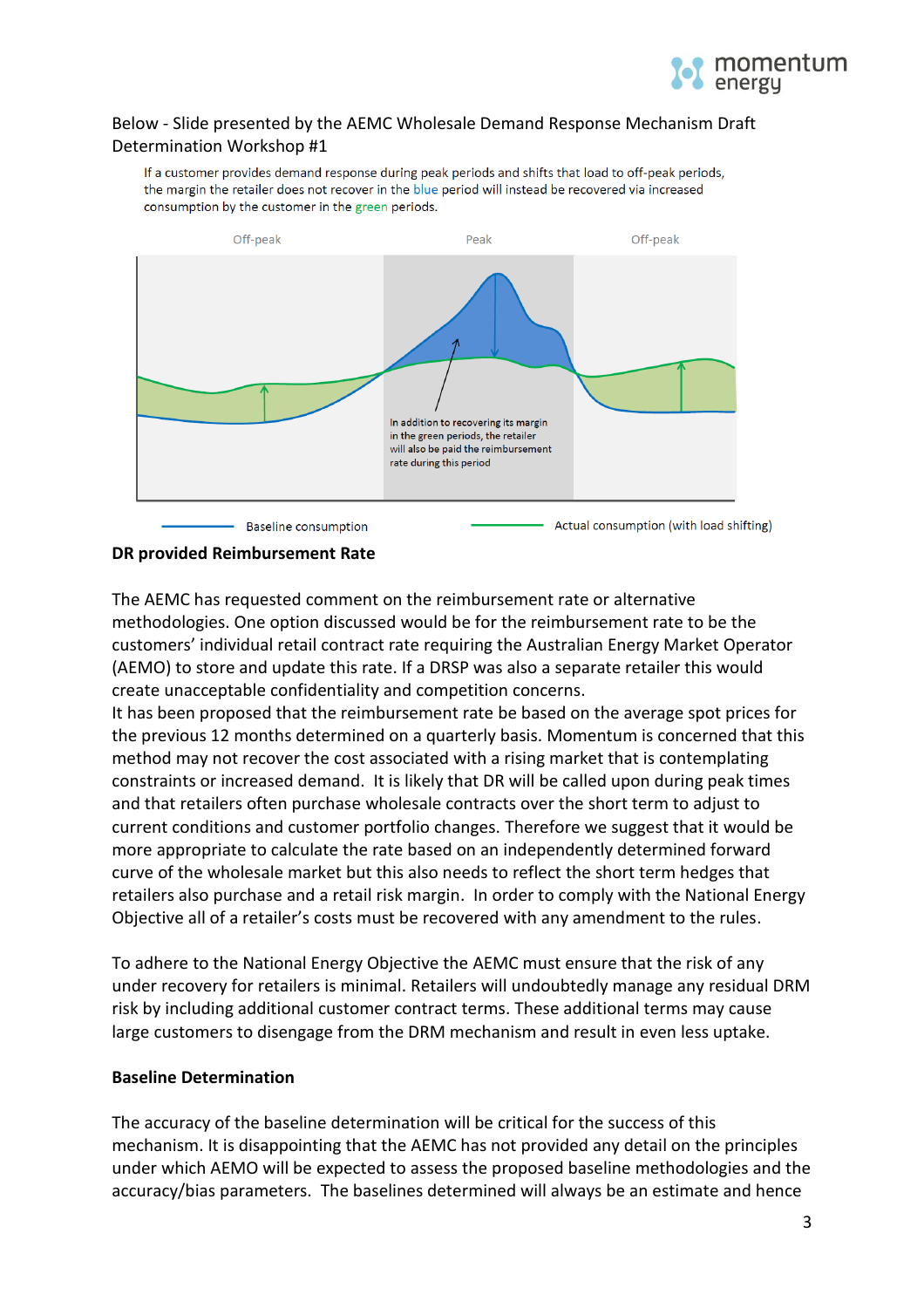

any inaccuracy will impact the retailers forecast load and any associated financial hedges they purchase.

The ongoing accuracy of baselines and baseline methodologies will be an onerous obligation for AEMO and the AER that will undoubtedly require additional resources which will add further costs to all customers. Momentum is of the view that the financially responsible market participant (FRMP) should also have the ability to approve or disapprove a baseline methodology for each site (NMI) as they will incur some of the risks associated with an inaccurate baseline.

# **Baseline Information Provision**

Momentum believes that retailers will require the following additional information, should the DRM be introduced, in order to suitably manage their wholesale and retail portfolio load risk and to provide adequate market transparency:

- Notification of existing and new customers that have appointed a DRSP and historical load information covering the DR load and actual load;
- Advice on the methodology used to determine each customer's baseline consumption;
- Real time advice on when each customers DR load is dispatched; and
- Advice on whether the customer's DR load will result in any increase in load at other times.

### **Implementation timeline**

The Draft Rule Determination proposes an implementation date of 1 July 2022 which is largely driven by the timeline to change AEMO systems. AEMO and market participants have comprehensive system changes scheduled to deliver global settlement, five minute settlement and the retailer reliability obligation and it would be inappropriate to complicate these changes with the DRM until they were implemented.

Momentum notes at the first AEMC workshop the eagerness by some stakeholders for a faster DRM implementation timeline or for a limited early trial to take place. We do not support any change to the proposed timeline as the DRM imposes new undefined risks onto retailers. Moreover, Momentum is currently offering demand response contracts to large customers fulfilling this perceived market gap. The integrity of the market and AEMO's current work plan should not be exposed to any increased risk for this "interim" DRM to be implemented.

### **Summary**

We understand the positive prospects that this rule change may deliver by supplementing some of the demand supply imbalances that are occurring in our wholesale electricity market. Nevertheless Momentum is concerned that there are several aspects of this rule change which are not fully defined and have the prospect of exposing retailers to undefined risks and costs. We are concerned that the risks of both the baseline determination and the reimbursement rate will only be fully defined after the decision to proceed with the rule